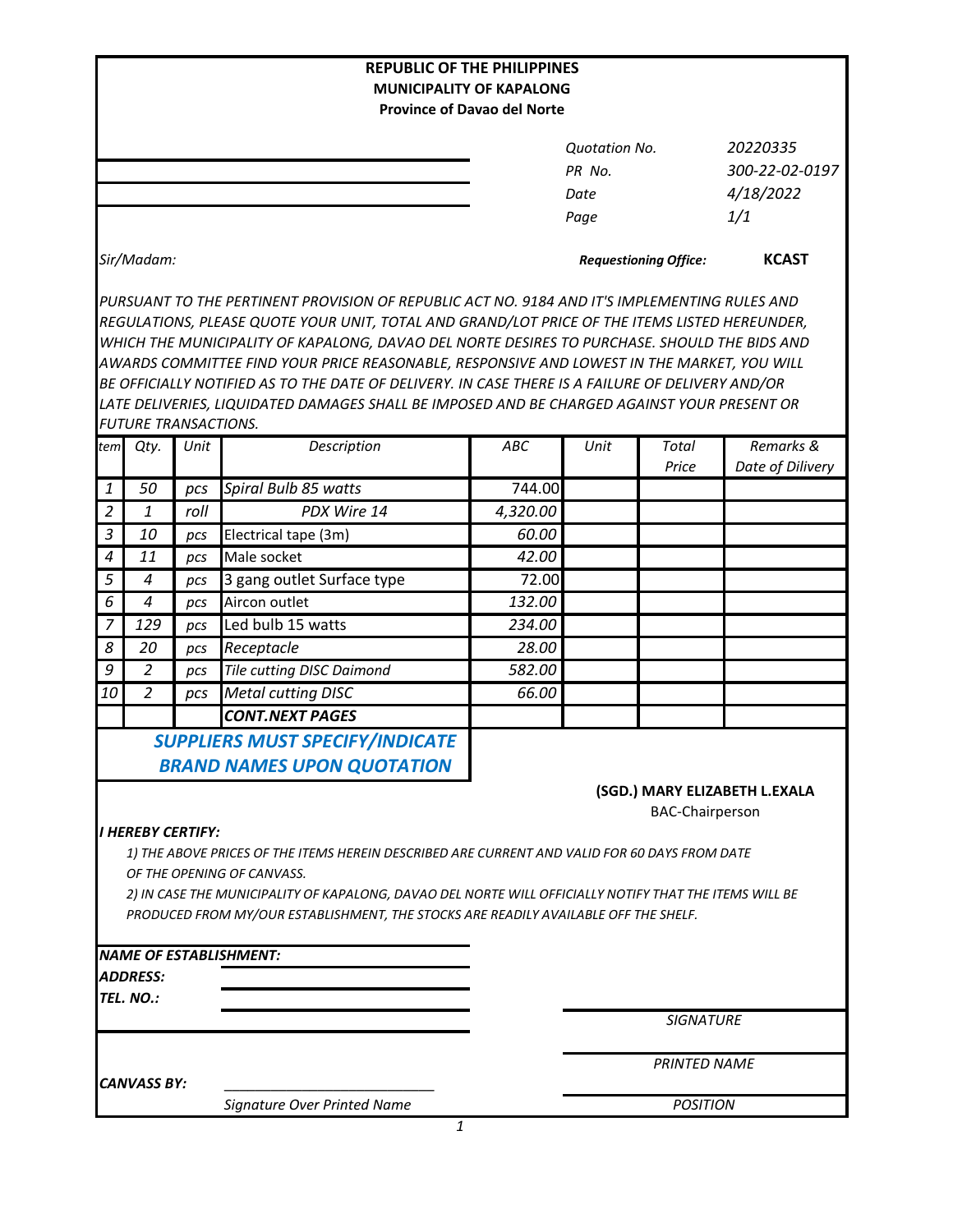|                    |                             |      | <b>REPUBLIC OF THE PHILIPPINES</b>                                                                                                                                                                                                                                                                                                                                                                                                                                                                                                                                                             | <b>MUNICIPALITY OF KAPALONG</b>    |                                                |                        |                                                |  |
|--------------------|-----------------------------|------|------------------------------------------------------------------------------------------------------------------------------------------------------------------------------------------------------------------------------------------------------------------------------------------------------------------------------------------------------------------------------------------------------------------------------------------------------------------------------------------------------------------------------------------------------------------------------------------------|------------------------------------|------------------------------------------------|------------------------|------------------------------------------------|--|
|                    |                             |      |                                                                                                                                                                                                                                                                                                                                                                                                                                                                                                                                                                                                | <b>Province of Davao del Norte</b> |                                                |                        |                                                |  |
|                    |                             |      |                                                                                                                                                                                                                                                                                                                                                                                                                                                                                                                                                                                                |                                    | <b>Quotation No.</b><br>PR No.<br>Date<br>Page |                        | 20220335<br>300-22-02-0197<br>4/18/2022<br>1/2 |  |
|                    | Sir/Madam:                  |      |                                                                                                                                                                                                                                                                                                                                                                                                                                                                                                                                                                                                |                                    | <b>Requestioning Office:</b>                   |                        | <b>KCAST</b>                                   |  |
|                    | <b>FUTURE TRANSACTIONS.</b> |      | PURSUANT TO THE PERTINENT PROVISION OF REPUBLIC ACT NO. 9184 AND IT'S IMPLEMENTING RULES AND<br>REGULATIONS, PLEASE QUOTE YOUR UNIT, TOTAL AND GRAND/LOT PRICE OF THE ITEMS LISTED HEREUNDER,<br>WHICH THE MUNICIPALITY OF KAPALONG, DAVAO DEL NORTE DESIRES TO PURCHASE. SHOULD THE BIDS AND<br>AWARDS COMMITTEE FIND YOUR PRICE REASONABLE, RESPONSIVE AND LOWEST IN THE MARKET, YOU WILL<br>BE OFFICIALLY NOTIFIED AS TO THE DATE OF DELIVERY. IN CASE THERE IS A FAILURE OF DELIVERY AND/OR<br>LATE DELIVERIES, LIQUIDATED DAMAGES SHALL BE IMPOSED AND BE CHARGED AGAINST YOUR PRESENT OR |                                    |                                                |                        |                                                |  |
| tem                | Qty.                        | Unit | Description                                                                                                                                                                                                                                                                                                                                                                                                                                                                                                                                                                                    | <b>ABC</b>                         | Unit                                           | Total                  | Remarks &                                      |  |
| No.                |                             |      |                                                                                                                                                                                                                                                                                                                                                                                                                                                                                                                                                                                                |                                    | Price                                          | Price                  | Date of Delivery                               |  |
| 11                 | 10                          | pcs  | 3 gang outlet Flush type                                                                                                                                                                                                                                                                                                                                                                                                                                                                                                                                                                       | 234.00                             |                                                |                        |                                                |  |
| 12                 | 5                           | pcs  | Magnetic SW Shinlin 2.5 HP                                                                                                                                                                                                                                                                                                                                                                                                                                                                                                                                                                     | 1,740.00                           |                                                |                        |                                                |  |
| 13                 | 10                          | bags | Concrete Staple                                                                                                                                                                                                                                                                                                                                                                                                                                                                                                                                                                                | 102.00                             |                                                |                        |                                                |  |
|                    |                             |      |                                                                                                                                                                                                                                                                                                                                                                                                                                                                                                                                                                                                |                                    |                                                |                        |                                                |  |
|                    |                             |      |                                                                                                                                                                                                                                                                                                                                                                                                                                                                                                                                                                                                |                                    |                                                |                        |                                                |  |
|                    |                             |      | TOTAL APPROVED BUDGET CONTRACT                                                                                                                                                                                                                                                                                                                                                                                                                                                                                                                                                                 | 87,500.00                          |                                                |                        |                                                |  |
|                    |                             |      | SUPPLIER MUST SPECIFY/INDICATE<br><b>BRAND NAMES UPON QUOTATION</b>                                                                                                                                                                                                                                                                                                                                                                                                                                                                                                                            |                                    |                                                | <b>BAC-Chairperson</b> | (SGD.) MARY ELIZABITH L.EXALA                  |  |
|                    | <b>I HEREBY CERTIFY:</b>    |      | 1) THE ABOVE PRICES OF THE ITEMS HEREIN DESCRIBED ARE CURRENT AND VALID FOR 60 DAYS FROM DATE<br>OF THE OPENING OF CANVASS.<br>2) IN CASE THE MUNICIPALITY OF KAPALONG, DAVAO DEL NORTE WILL OFFICIALLY NOTIFY THAT THE ITEMS WILL BE<br>PRODUCED FROM MY/OUR ESTABLISHMENT, THE STOCKS ARE READILY AVAILABLE OFF THE SHELF.                                                                                                                                                                                                                                                                   |                                    |                                                |                        |                                                |  |
|                    | ADDRESS:                    |      | <b>NAME OF ESTABLISHMENT:</b>                                                                                                                                                                                                                                                                                                                                                                                                                                                                                                                                                                  |                                    |                                                |                        |                                                |  |
|                    | TEL. NO.:                   |      |                                                                                                                                                                                                                                                                                                                                                                                                                                                                                                                                                                                                |                                    |                                                | <b>SIGNATURE</b>       |                                                |  |
| <b>CANVASS BY:</b> |                             |      |                                                                                                                                                                                                                                                                                                                                                                                                                                                                                                                                                                                                |                                    | <b>PRINTED NAME</b>                            |                        |                                                |  |
|                    |                             |      | Signature Over Printed Name                                                                                                                                                                                                                                                                                                                                                                                                                                                                                                                                                                    |                                    | <b>POSITION</b>                                |                        |                                                |  |